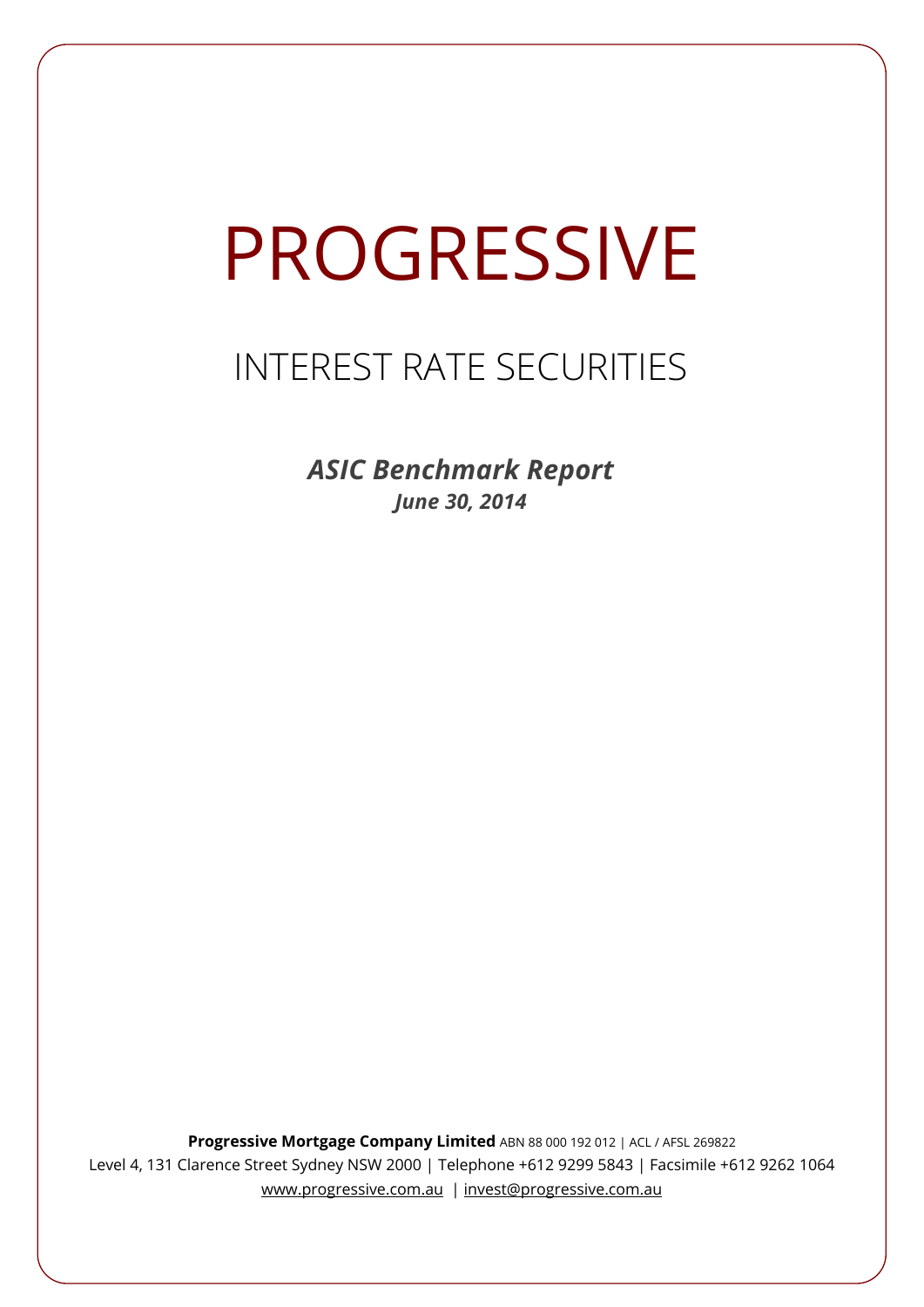### **1.1 ASIC BENCHMARKS**

| <b>Benchmark</b>                  | <b>Issuer meets</b><br>benchmark? | Refer<br>to item: |
|-----------------------------------|-----------------------------------|-------------------|
| <b>Equity Capital</b>             | Yes                               | 1.3               |
| Liquidity                         | Yes                               | 1.4               |
| Rollovers                         | Yes                               | 1.2               |
| Debt Maturity                     | Yes                               | 1.5               |
| Loan Portfolio                    | Yes                               | 1.6               |
| <b>Related Party Transactions</b> | Yes                               | 1.7               |
| Valuations                        | Yes                               | 1.8               |
| Lending Principles                | Yes                               | 1.9               |

*Table 1 – ASIC Regulatory Guide 69 Benchmarks* 

Table 1 lists the ASIC Regulatory Guide 69 benchmarks applicable to unlisted note issues and whether they are met for this reporting period and where they are referred to in this report.

#### **1.2 ROLLOVERS BENCHMARK – RENEWAL ON MATURITY**

Progressive meets the ASIC Rollovers benchmark by making the following disclosures. On or about the maturity of a fixed term investment, a written notice is sent to the Investor:

- Inviting the investor's instructions for reinvestment;
- Advising the current interest rates applying to our investment options; and
- Informing availability of the current Prospectus and any other relevant disclosure.

If no instructions are received we assume the investor wishes to reinvest under the same terms at the then current rate.

If an investment is not renewed, interest will cease at the expiration of the term and the money will be repaid to the investor in the prescribed manner within one working day of such advice.

#### **1.3 EQUITY CAPITAL BENCHMARK**

Progressive follows the ASIC Equity Capital benchmark whereby a minimum 8% *equity ratio* (total equity/(total equity + total liabilities)) is maintained to ensure prudent capitalisation of its mortgage financing business; and if and when more than a minor part of lending were to be directly or indirectly for property development this minimum ratio would increase to 20%.

At June 30, 2014 Progressive's *equity ratio* was 14.15% and 12.02% of its lending was related to property development.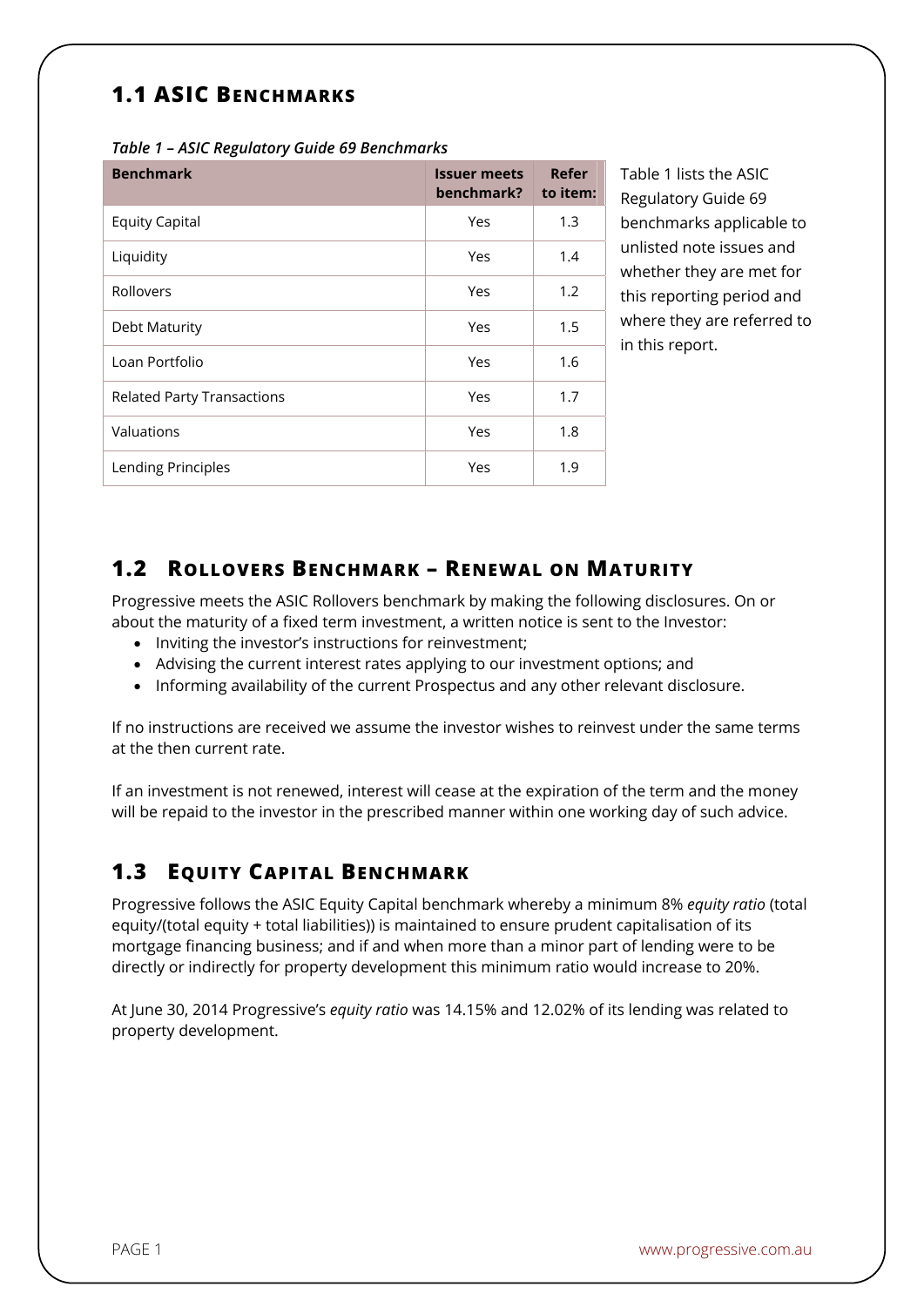#### **1.4 LIQUIDITY BENCHMARK**

Progressive meets the ASIC Liquidity benchmark which requires that a cash balance be maintained on a rolling basis at least equal to its estimated cash requirement for the next 3 months.

At June 30, 2014 Progressive's:

- Cash balance requirement assuming a rollover rate of 90% of fixed term investments and retention of 91% of no fixed term investments was \$972,440.
- Cash balance requirement would have been \$9,347,179 if the rollover and retention rates were 20% less than the actual rates experienced for the prior 3 months (97% and 72% respectively).
- Actual available cash balance was \$44,922,179

Progressive ensures that assets maturing within 1 year are always at least equal to liabilities maturing within 1 year (see Table 2). This balancing of maturities is aided by a policy that all mortgage loans other than loans regulated under the *National Consumer Credit Protection Act 2009* ('Credit Code' loans) are subject to recall after 3 years.

#### **1.5 DEBT MATURITY BENCHMARK**

To meet the ASIC Debt Maturity disclosure benchmark, a maturity profile of amounts owing to Investors and other interest-bearing liabilities appears below in Table 2. Included in liabilities payable within 3 months are variable rate no-fixed-term investments for which the investment terms and conditions provide for an orderly repayment in sequence out of funds available.

| <b>Matures:</b>  | <b>Cash and Term</b><br><b>Deposits</b><br>\$ | <b>Loans Subject</b><br>to Recall and/or<br><b>Expiring</b><br>\$ | <b>Interest-Bearing</b><br><b>Liabilities</b><br>S |
|------------------|-----------------------------------------------|-------------------------------------------------------------------|----------------------------------------------------|
| Within 3 Months  | 19,629,796                                    | 14,657,190                                                        | 32,753,857                                         |
| $3 - 12$ Months  | 24,853,547                                    | 4,387,311                                                         | 12,763,240                                         |
| $1 - 3$ Years    |                                               | 1,485,338                                                         | 10,229,475                                         |
| Totals           | 44,483,343                                    | 20,529,839                                                        | 55,746,572                                         |
| Av Interest Rate | 3.75%                                         | 5.92%                                                             | 3.93%                                              |

*Table 2 - Maturities at June 30, 2014*

#### **1.6 LOAN PORTFOLIO BENCHMARK**

To meet the ASIC Loan Portfolio disclosure benchmark, details of Progressive's current loan portfolio and related policies are set out in Tables 2, 3.1, 3.2, 3.3 and 3.4, and the policies applied by Progressive in the origination and management of mortgage assets are as follows:

- All loans are secured by registered mortgage over real estate which is assessed to be readily saleable or income earning.
- Loans are made within New South Wales and the Australian Capital Territory and predominantly within the greater Sydney Metropolitan area.
- All securities are valued by independent experienced valuers.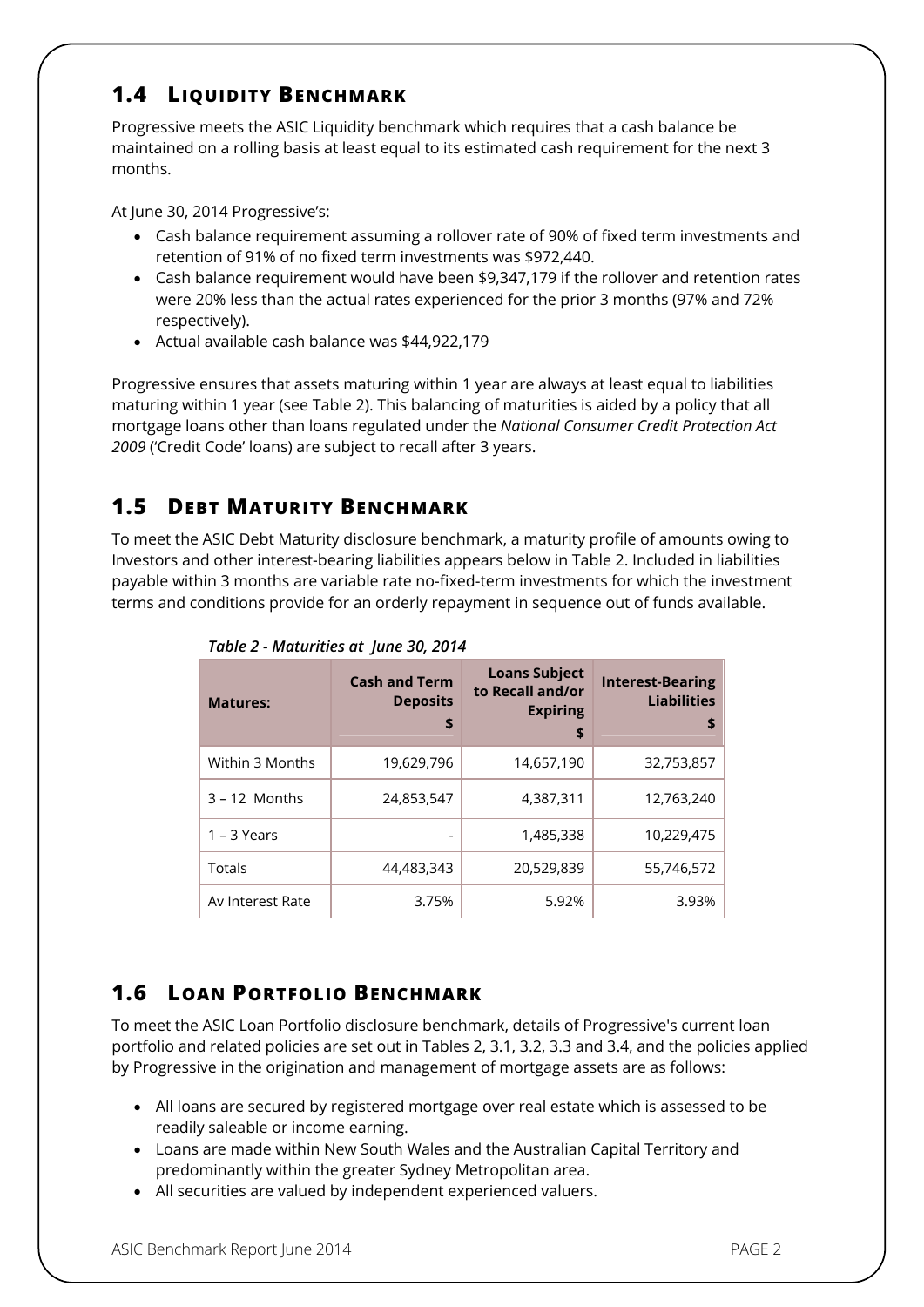- Loans can be made to natural persons, companies or a trust provided they are not associates of Progressive.
- All mortgage loans other than Credit Code loans are subject to full repayment on written notice no later than three years from execution.
- Not more than 10% of total loan funds can be advanced to any one borrower. An exception to this policy was made in June 2014 when a loan amount was increased to approximately 12% of total loan funds for one month. This loan has since been reduced by 46% and is expected to be repaid in full by the end of August 2014.
- Experienced officers of Progressive appraise all loan proposals. No loan is made without:
	- the written consent of the loans manager and a director of the Company;
	- a valuer's certificate;
	- a solicitor's certificate that the title is in order;
	- a registrable mortgage; and
	- satisfactory proof that the property to be mortgaged has been insured.
- Loans that require loan insurance are not made.
- Loans are closely monitored for performance. Daily exceptions reports are generated to identify any accounts requiring maintenance such as insurance renewal, a review of interest rates or follow up on late payment.
- Loans in default or arrears are considered on an individual basis. Reasonable proposals for the borrower to normalise the account are allowed and scope for restructuring the loan is investigated. When the loan is clearly no longer viable it will be called in and any actions thereafter necessary for recovery taken.

| <b>Security</b>          | Numbe<br>Loans | <b>Outstanding</b><br>$\mathbf{\omega}$<br>Value<br>Loans | Weight | Valuation<br>Security | Loan/<br>Ratio<br><b>Actual</b><br>Value | $\mathbf{e}$<br>ā<br>Maximu<br>Ratio<br>Loan |
|--------------------------|----------------|-----------------------------------------------------------|--------|-----------------------|------------------------------------------|----------------------------------------------|
| Owner-Occupied Homes     | 48             | 10,875,975                                                | 53.0%  | 37,078,500            | 29.3%                                    | 80%                                          |
| <b>Rental Property</b>   | 20             | 7,186,595                                                 | 35.0%  | 18,530,000            | 38.8%                                    | 80%                                          |
| Construction/Development | 1              | 2,467,269                                                 | 12.0%  | 6,250,000             | 39.5%                                    | 70%                                          |
| Totals                   | 69             | 20,529,839                                                | 100%   | 61,858,500            | 100%                                     | 80%                                          |
| Averages                 |                | 297,534                                                   |        | 896,500               | 33.2%                                    |                                              |

*Table 3.1 – Loans at June 30, 2014 - Valuations and Securities*

#### *Table 3.2 – Loans at June 30, 2014 - Loan Distribution – Sydney Regions*

| <b>Region</b> | West<br>Inner | Southern | East<br>and<br>City | £<br>$\bar{e}$<br>ore<br>$\overline{5}$<br>Upper | utside<br>ney<br>Syd<br>Ō | δN<br>≒<br>nterbi<br>nkst<br>Ba<br>ලි | North<br>$\mathbf{\omega}$<br>►<br>$\overline{O}$<br>$\tilde{5}$<br>Lower | West | West<br>rth<br>$\overline{2}$ | ပ္စ<br>$\omega$<br>동<br><b>North</b><br>Bea | West<br>uth<br><u>s</u> | <b>Total</b> |
|---------------|---------------|----------|---------------------|--------------------------------------------------|---------------------------|---------------------------------------|---------------------------------------------------------------------------|------|-------------------------------|---------------------------------------------|-------------------------|--------------|
| <b>Number</b> | 10            | 11       | 11                  |                                                  | 6                         | 6                                     |                                                                           | 5    |                               |                                             | 5                       | 69           |
| Weight        | 24 %          | 24 %     | 17 %                | 2 %                                              | 10 %                      | 3%                                    | 5 %                                                                       | 7 %  | 4 %                           | 2 %                                         | 2 %                     | 100%         |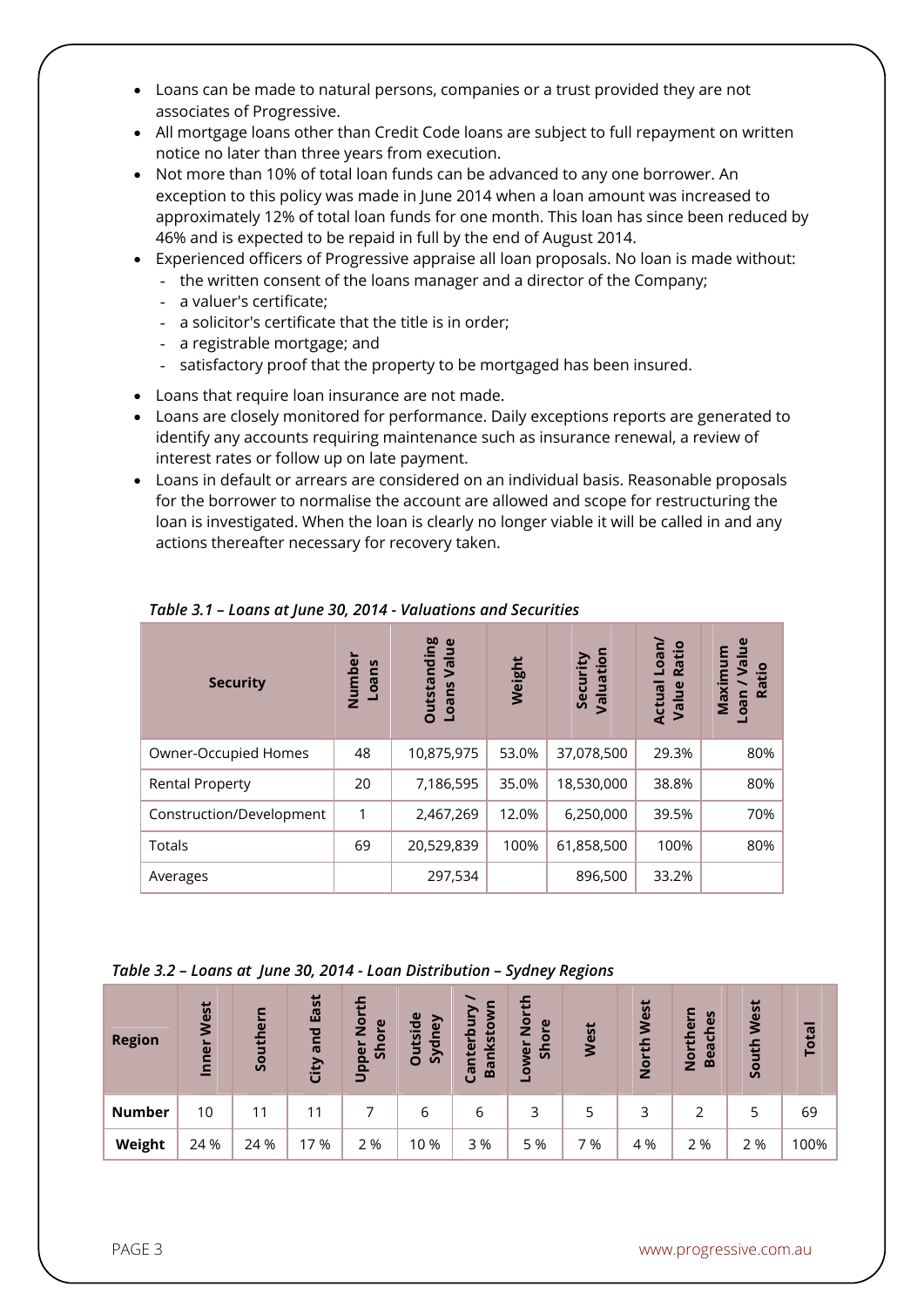| <b>Type of Loan or Security</b>                                            | Number          | <b>Outstanding</b><br>Loans value<br><b>Total</b> | Weight      | Valuation<br>Security | Loan/Value<br>Ratio |
|----------------------------------------------------------------------------|-----------------|---------------------------------------------------|-------------|-----------------------|---------------------|
| <b>Business Purpose Loans</b>                                              | 31              | 14,736,508                                        | 71.8%       | 39,043,388            | 37.7%               |
| Residential Investment Loans                                               | 8               | 1,528,866                                         | 7.4%        | 3,823,754             | 40.0%               |
| Personal Purpose Loans                                                     | 30              | 4,264,465                                         | 20.8%       | 18,991,358            | 22.4%               |
| Loans secured or part secured by second mortgages                          | 0               | 0                                                 | $\Omega$    | $\Omega$              | N/A                 |
| Loans more than 30 Days In Arrears                                         | $\Omega$        | 0                                                 | $\Omega$    | $\Omega$              | N/A                 |
| Loans Impaired and Renegotiated Loans                                      | 0               | 0                                                 | $\mathbf 0$ | 0                     | N/A                 |
| Loans Subject to Legal Proceedings                                         | $\overline{0}$  | 0                                                 | $\Omega$    | $\Omega$              | N/A                 |
| Loans to 10 largest borrowers                                              | 10 <sup>°</sup> | 10,932,998                                        | 53.3%       | 22,458,000            | 48.7%               |
| Properties of 5% or more of total property assets                          | $\Omega$        | N/A                                               | N/A         | N/A                   | N/A                 |
| Loans to related parties (Progressive does not lend<br>to related parties) | $\Omega$        | N/A                                               | N/A         | N/A                   | N/A                 |

#### *Table 3.3 - Loans at June 30, 2014 – Loan Purpose and Other Portfolio Details*

#### *Table 3.4 - Loans at June 30, 2014 – Loans of 5% or More of Total Loan Book Value (Weight)*

| Loan <sub>1</sub>         |                                                                                                                                        |                                                                      |  |  |  |  |
|---------------------------|----------------------------------------------------------------------------------------------------------------------------------------|----------------------------------------------------------------------|--|--|--|--|
| Loan Value                |                                                                                                                                        | 1,521,088                                                            |  |  |  |  |
| Type of Loan              | <b>Business Purpose</b>                                                                                                                |                                                                      |  |  |  |  |
| Securities                | 1) Owner-Occupied Home                                                                                                                 | 2,400,000                                                            |  |  |  |  |
| <b>Security Valuation</b> | Total:                                                                                                                                 | 2,400,000                                                            |  |  |  |  |
| Loan / Value Ratio        |                                                                                                                                        | 63.38%                                                               |  |  |  |  |
| Weight                    |                                                                                                                                        | 7.41%                                                                |  |  |  |  |
| <b>Security Details</b>   |                                                                                                                                        | 1) Fine executive house with deep water frontage in Southern Sydney. |  |  |  |  |
| Valuation details         | 1) Independent valuation dated October 2005 based on sales evidence and market<br>conditions                                           |                                                                      |  |  |  |  |
| Loan <sub>2</sub>         |                                                                                                                                        |                                                                      |  |  |  |  |
| Loan Value                |                                                                                                                                        | 2,467,269                                                            |  |  |  |  |
| Type of Loan              | <b>Property Development</b>                                                                                                            |                                                                      |  |  |  |  |
| Securities                | 1) Five Townhouses                                                                                                                     | 6,250,000                                                            |  |  |  |  |
| <b>Security Valuation</b> | Total:                                                                                                                                 | 6,250,000                                                            |  |  |  |  |
| Loan / Value Ratio        |                                                                                                                                        | 39.48%                                                               |  |  |  |  |
| Weight                    |                                                                                                                                        | 12.02%                                                               |  |  |  |  |
| <b>Security Details</b>   | 1) Completed development property: five two-storey townhouses with parking in<br>Sydney Inner West.                                    |                                                                      |  |  |  |  |
| Valuation details         | 1) Independent valuation on 'as if complete' basis dated October 2013, based on off-<br>the-plan sales evidence and market conditions. |                                                                      |  |  |  |  |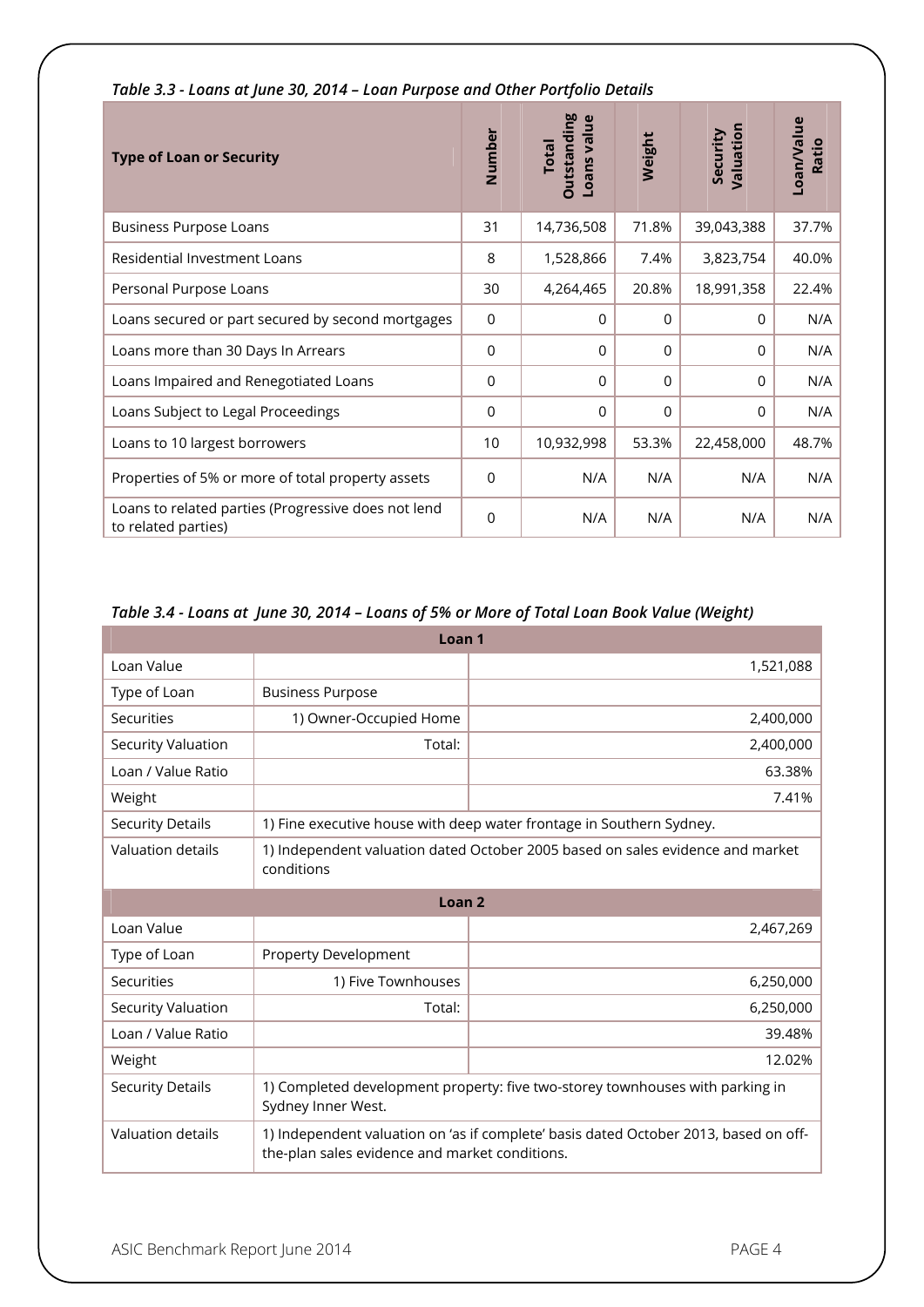|                         | Loan <sub>3</sub>                                                                                                                                                                                                                                                                                                                  |                                                                                  |  |  |
|-------------------------|------------------------------------------------------------------------------------------------------------------------------------------------------------------------------------------------------------------------------------------------------------------------------------------------------------------------------------|----------------------------------------------------------------------------------|--|--|
| Loan Value              |                                                                                                                                                                                                                                                                                                                                    | 1,133,489                                                                        |  |  |
| Type of Loan            | <b>Business Purpose</b>                                                                                                                                                                                                                                                                                                            |                                                                                  |  |  |
| Securities              | 1) Owner-Occupied Home                                                                                                                                                                                                                                                                                                             | 1,650,000                                                                        |  |  |
| Security Valuation      | Total:                                                                                                                                                                                                                                                                                                                             | 1,650,000                                                                        |  |  |
| Loan / Value Ratio      |                                                                                                                                                                                                                                                                                                                                    | 68.70%                                                                           |  |  |
| Weight                  |                                                                                                                                                                                                                                                                                                                                    | 5.52%                                                                            |  |  |
| <b>Security Details</b> | views and double parking in Sydney Inner West.                                                                                                                                                                                                                                                                                     | 1) Two-storey 5-bedroom 3-bathroom Victorian home with period features, district |  |  |
| Valuation details       | conditions.                                                                                                                                                                                                                                                                                                                        | 1) Independent valuation dated April 2013 based on sales evidence and market     |  |  |
|                         | Loan 4                                                                                                                                                                                                                                                                                                                             |                                                                                  |  |  |
| Loan Value              |                                                                                                                                                                                                                                                                                                                                    | 1,215,342                                                                        |  |  |
| Type of Loan            | <b>Business Purpose</b>                                                                                                                                                                                                                                                                                                            |                                                                                  |  |  |
| Securities              | 1) Owner-Occupied Home                                                                                                                                                                                                                                                                                                             | 600,000                                                                          |  |  |
|                         | 2) Residential Investment Property                                                                                                                                                                                                                                                                                                 | 600,000                                                                          |  |  |
|                         | 3) Residential Investment Property                                                                                                                                                                                                                                                                                                 | 488,000                                                                          |  |  |
|                         | 4) Residential Investment Property                                                                                                                                                                                                                                                                                                 |                                                                                  |  |  |
|                         | 5) Residential Investment Property                                                                                                                                                                                                                                                                                                 | 500,000                                                                          |  |  |
| Security Valuation      | Total:                                                                                                                                                                                                                                                                                                                             | 2,728,000                                                                        |  |  |
| Loan / Value Ratio      |                                                                                                                                                                                                                                                                                                                                    | 44.55%                                                                           |  |  |
| Weight                  |                                                                                                                                                                                                                                                                                                                                    | 5.92%                                                                            |  |  |
| <b>Security Details</b> | 1) & 2) Two-storey 3-bed 2.5 bath townhouse with double garage in western Sydney.<br>3) Single storey home in western Sydney.<br>4) Three-storey 3-bed 2.5 bath freestanding townhouse with double parking in<br>western Sydney<br>5) Two-storey 4-bed 2-bath townhouse with double garage in western Sydney                       |                                                                                  |  |  |
| Valuation details       | 1) & 2) Independent valuation February 2006 based on sales evidence and market<br>conditions.<br>3) Valuer-General land value as at October 2013.<br>4) Independent valuation February 2006 based on sales evidence and market<br>conditions.<br>5) Independent valuation June 2007 based on sales evidence and market conditions. |                                                                                  |  |  |

### **1.7 RELATED PARTY BENCHMARK**

Progressive meets this benchmark. Progressive does not lend to related parties.

#### **1.8 VALUATIONS BENCHMARK**

Progressive meets this benchmark:

- Real estate is valued on an "as is" and (for development property) an "as if complete" basis.
- Progressive uses independent licensed valuers and ensures that no single valuer conducts more than 1/3 of its valuations. Progressive has provided to and certified to the Trustee its